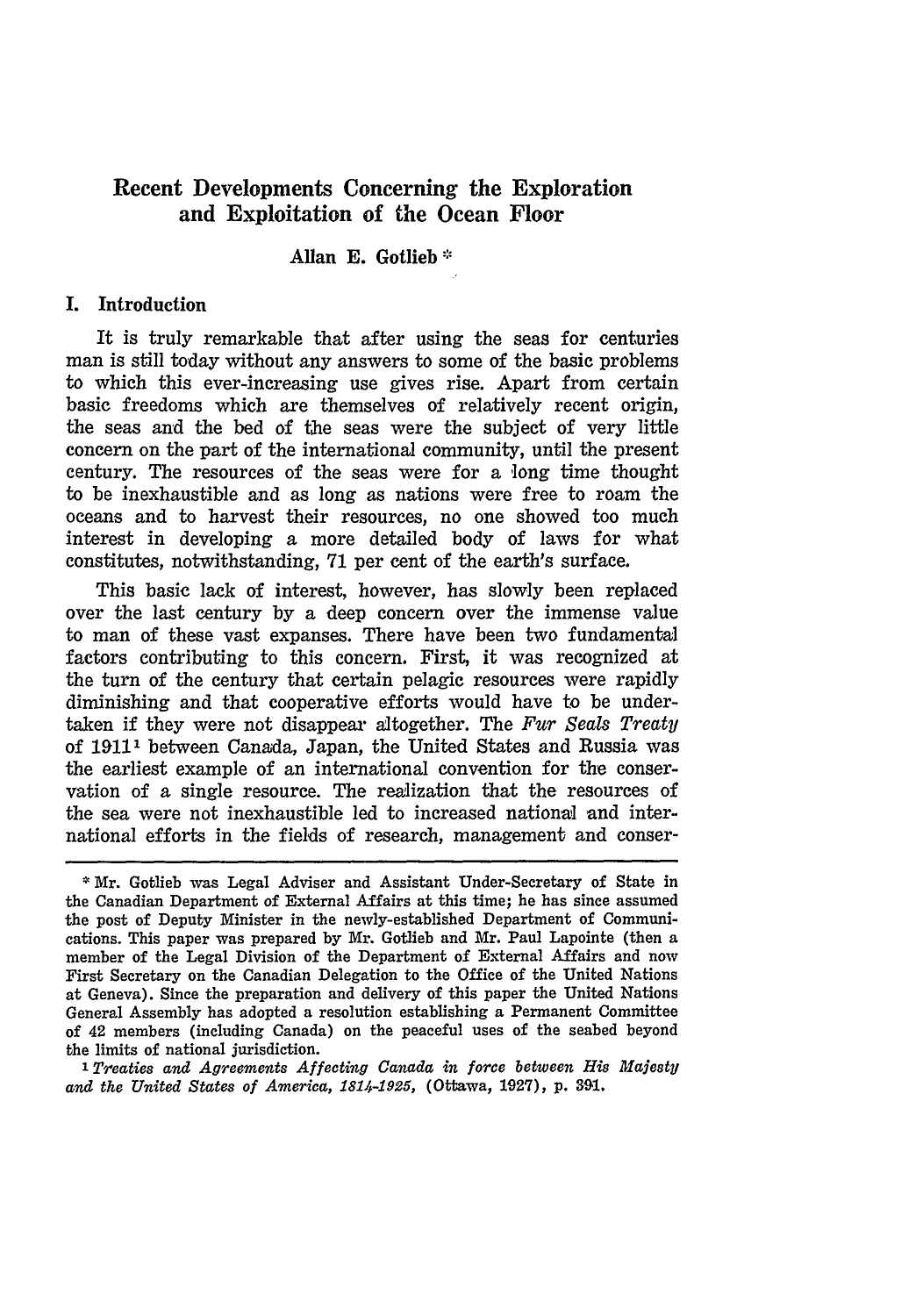vation. Canada, for one, is now a party to some twelve international conventions for the preservation of fisheries resources and it is expected that during the next few years an even larger number of such conservation rules or regimes will be established. The second important factor has been the remarkable progress accomplished in the technological field. Thanks to the amazing discoveries of science and its numerous applications to the oceans, the marine environment is beginning to reveal its secrets and man is exploring the sea-floor at ever increasing depths.

It is therefore not surprising to see that international jurists and the international community as a whole are devoting more and more attention to attempting to develop rules which will permit the orderly exploration and exploitation of these resources and their conservation, while preserving the traditional freedoms of the high seas which to this day remain essential to the peace and stability of the world.

My purpose is not, however, to examine all these related matters. Although the eventual exploitation of deep sea resources will clearly have an effect on the resources of the superjacent waters, my remarks will be limited for the most part to the question of jurisdiction over the resources of the sea-bed and particularly its mineral resources. I shall also restrict my comments to problems of international scope, thus avoiding the controversial question of what has been called the "off-shore mineral rights 'dispute" between the federal and provincial governments of this country. The rights that accrue to a country in the eyes of international law are to be enjoyed within that country in the manner provided for by its constitution.

The first question I intend to examine is the following: What is the present status of international law with regard to the rights of states to exploit the resources of the sea-bed ? Depending on the answer to that first question, we should then be in a position to consider alternative regimes and prospects for the future.

# **I. The Law**

# *A. Article I, the 1958 Geneva,* **CONVENTION ON THE CONTINENTAL SHELF 2**

Until **1958,** there was very little law on which to base an argument in favour of or against the occupation, or a modified version of that concept, of the bed of the sea. True, there existed a few examples of traditional activities on the sea bottom and beneath

**<sup>2</sup> U.N.** Doc. A/Conf. **13/38,** *A/Conf.* **1S/L. 55, April** 28, **1958.**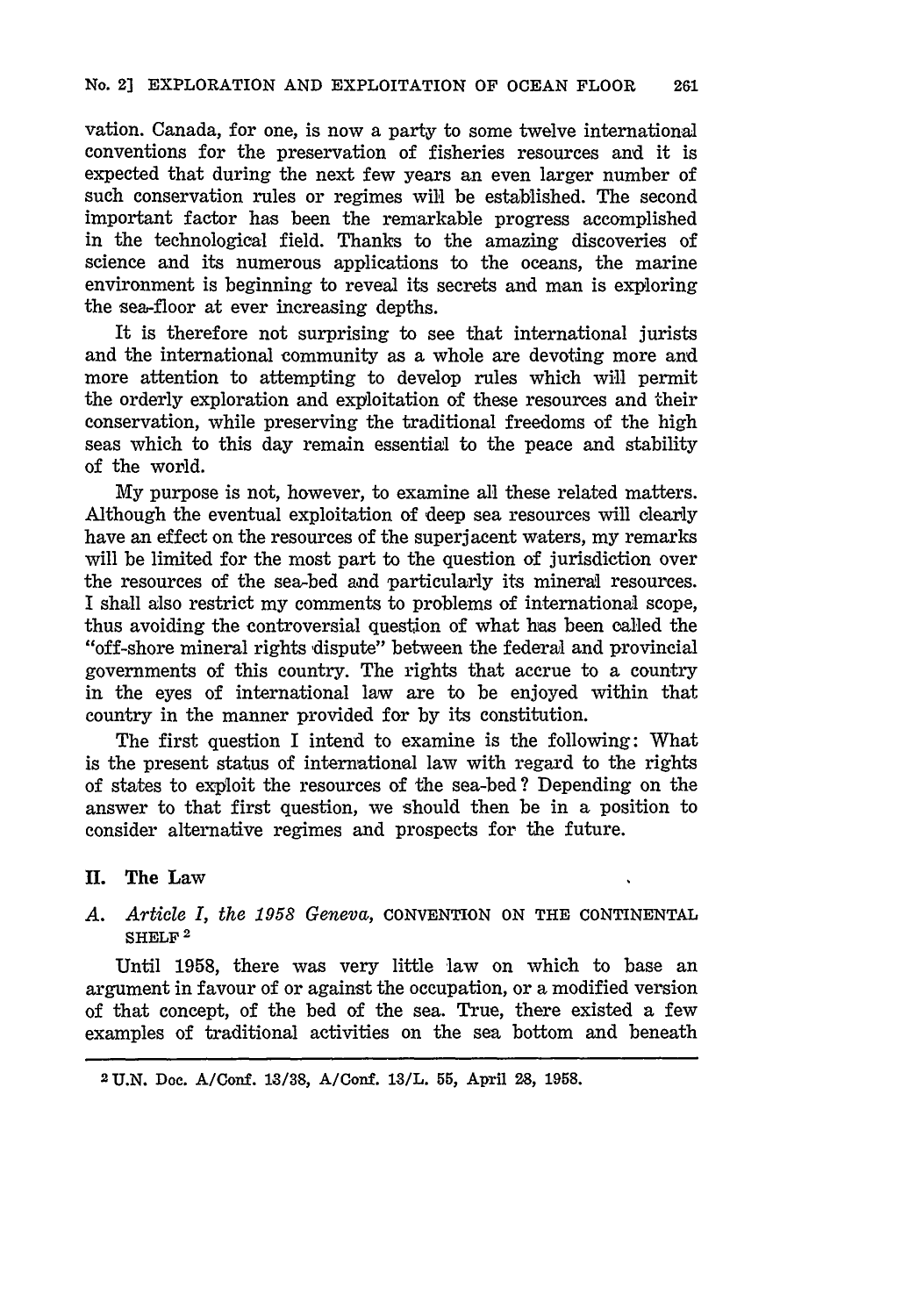it as well. Pearl oysters, chanks, coral and sponges had been exploited for a long time and undersea mining from the shore was also well known. Authors made reference to the traditional concepts of *res nullius* and *res communis* in connection with the high seas and concluded that the sea-bed and the ocean floor and the subsoil thereof were, or were not, susceptible of occupation. Those who considered it *res nullius* (the property of nobody) thought of the seabed under the high seas as, in principle, subject to national sovereignty or appropriation. Those who regarded the sea-bed as *res communis* (the property of everyone) thought the opposite. Fauchille,<sup>3</sup> Westlake<sup>4</sup> and Hurst<sup>5</sup> considered that occupation was not inconsistent with the universal right to navigate and to fish the high seas but Gidel **6** and Colombos **7** adopted the contrary view.

In 1945, the now famous Truman Declaration started a trend in state practice which later resulted in the adoption of the only relevant international convention, the 1958 Geneva *Convention on the Continental Shelf.* There are other rules in existence, national laws and bilateral or multilateral conventions, which have a bearing on the subject and to which I shall return briefly later, but the Geneva *Convention* is, to a large extent, the embodiment of present customary international law in this field. What that convention lays down and whether or not it is satisfactory is what I shall discuss.

The Geneva *Convention on the Continental Shelf,* which, having been ratified by close to 40 states, is now in force, recognizes that coastal states may exercise certain rights in respect of the resources of their continental shelves. But the definition of the continental shelf must be clearly examined. Article 1 of the *Convention* reads:

For the purpose of these articles, the term 'continental shelf' is used as referring (a) to the seabed and subsoil of the submarine areas adjacent to the coast but outside the area of the territorial sea, to a depth of 200 meters or, beyond that limit, to where the depth of the superjacent waters admits of the exploitation of the natural resources of the said areas; (b) to the seabed and subsoil of similar submarine areas adjacent to the coasts of islands.

This, definition has four main elements.

**<sup>3</sup>**Paul Fauchille, *Trait6 de droit international public,* t. I, 2e partie, (Paris, 1925), No. 494, p. 204 et *seq.*

<sup>4</sup>John Westlake, *International Law,* Part I, (Cambridge, 1910), p. 188.

**<sup>5</sup>** Sir Cecil **J.** B. Hurst, *Whose is the Bed of the Sea?,* (1023-24), 4 Brit. Y. B. Int. L. 34, at p. 43.

**<sup>6</sup>** Gilbert Gidel, *Le Droit international public de la mer,* t. **3,** (Paris, 1034), **p. 331.**

<sup>7</sup>John Colombos, *The International Law of the Sea,* 6th rev. ed., (London, 1967), p. 67.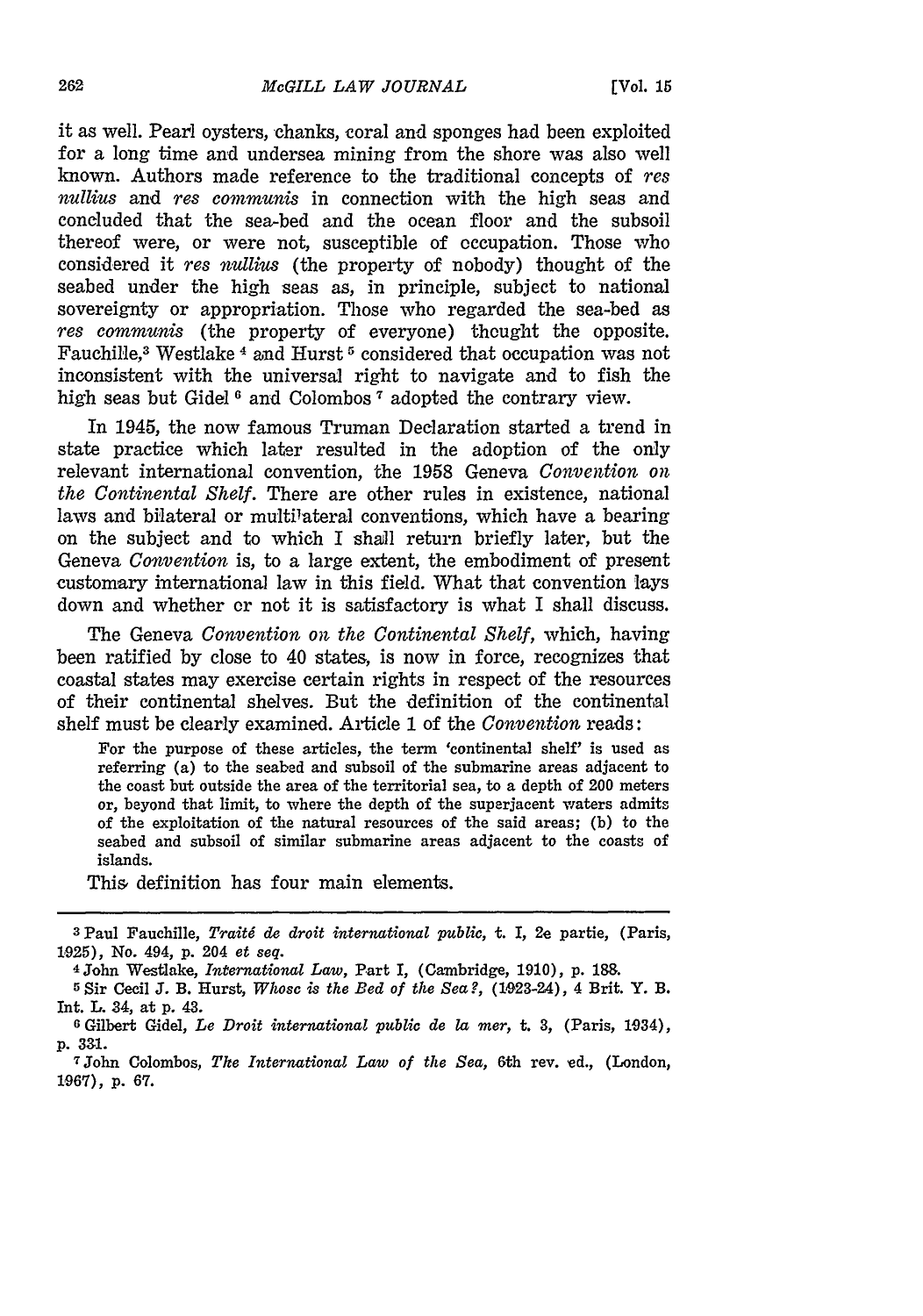First, the continental shelf is made of the seabed and its subsoil. The superjacent waters are not included. Second, the continental shelf is adjacent to the coast. Third, the shelf begins where the territorial sea ends. Fourth, it is limited to a depth of 200 meters or **by** the so-called "exploitability test".

The first difficulty is with the idea, of adjacency. This is a crucial concept. But what is meant by "adjacent" ? To quote only one definition, that of the concise Oxford Dictionary, '"adjacent" means "lying near, contiguous to". On the Pacific or Atlantic coasts, what is near and contiguous? **10** miles? **100** miles? or more?

A second problem is raised **by** the inner limit of the shelf being fixed in relation to the breadth of the territorial sea. It is well known that the *Convention on the Territorial Sea and the Contiguous Zone,8* also adopted by the Geneva Conference of 1958, is silent on the extent of the territorial sea, agreement having proved impossible at the time and again in 1960. As matters now stand this means that the shelf begins at 3 miles for Canada and the United States, at 12 miles for the USSR and at 200 miles for **El** Salvador.

A third problem  $-$  and the most serious difficulty  $-$  is found in the double criterion used for the outer limits of the shelf; 200 meters in depth or as deep as a country can actually exploit the resources. While the inner limit is based on a horizontal concept, that of distance from the shore, the outer limit is a vertical one, that of depth. It was thought by the International Law Commission, as indicated in its report in 1953,<sup>9</sup> that the 200 meter figure represented a sort of general or world average for the depth at which the break between shelf and slope normally occurred. Now it appears that the world average is somewhat less than this. However, the shelf can extend well beyond the 200 meter depth line - as in the case of Canada. Moreover, it appears that the drafters of the *Convention* thought that, for a long time to come, it would not be possible to exploit areas beyond 200 meters. But actual exploitation of petroleum resources has already taken place at depths of 120 meters, serious evaluation drilling at 400 meters (off the coast of California) and it appears to be only a question of time and effort before much greater depths are reached.

If a depth of 200 meters is not a practical concept, then what of the exploitability test, the second criterion that was proposed **by** the International Law Commission in its final draft articles **11** and

**<sup>8</sup> U.N.** Doc. **A/Conf.** 13/SR, A/Conf. **13/L. 52,** April **28, 1958.**

**<sup>9</sup> U.N.** Doc. A/CN 4/60, at **pp.** 1,22-24.

**<sup>10</sup> U.N.** Doe., Official Records of the General Assembly: Eleventh Session, Supplement No. **9 (A/3159),** article **67,** at **pp.** 41-42.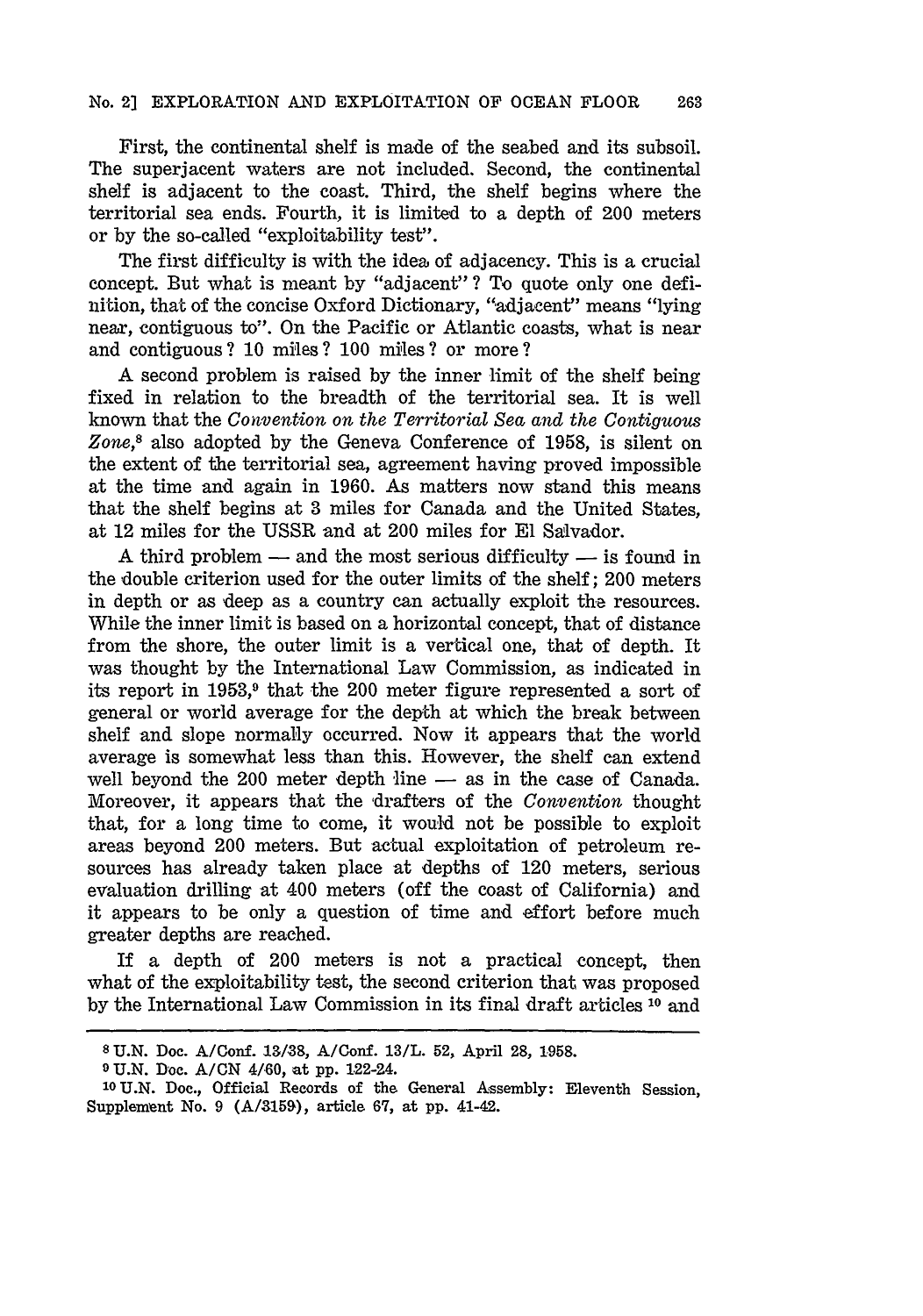included, side by side with the 200 meter test, in the *Convention?* Does this mean that states will continue to extend their jurisdiction deeper and further out to sea as technological progress is realized? It would seem that there is no other possible conclusion, if one considers "adjacency" to be a very questionable limitation and one that can but be a source of conflicts.

It may be surmised that the delegations at the United Nations Conference on the Law of the Sea in 1958 considered that the rules they were establishing were related only to the geological shelf itself and that they were not laying down rules for the exploitation of the deep ocean floor beyond the limits of the shelf or beyond equivalent limits of the sea-bed where there is no geological shelf, as in the Persian Gulf or off the coasts of parts of Latin America. But the exploitability principle set out in the *Convention* has led some authors to conclude - I quote the Japanese author, Professor Oda **11 -** that

(T)he exploitation of submarine resources at any point must always be reserved to the coastal state which is empowered to claim the area when the depth of the super-adjacent waters admits of exploitation. It can be inferred that, under this *Convention,* all the submarine areas of the world have been theoretically divided among the coastal states at the deepest trenches. This is the logical conclusion to be drawn from the provisions approved at the Geneva Conference.12

I should point out, however, that other scholars hold the opposite views. Professor Henkin has written that "No government, I believe, would dare propose this as the interpretation of the *Convention;* if one did, the other nations would reject it." In support of his view it may be noted that the *Report of the ad hoe Committe on the Seabed,13* which met in 1968, states quite categorically that:

It was generally agreed that there is an area of the sea-bed and ocean floor which is not subject to national jurisdiction and that this fact, which seemed obvious, needed emphasizing because of the broad interpretation of which article 1 of the *Convention on the Continental Shelf* was susceptible. It was pointed out that none of the members in the Working Group had suggested that either international law or article 1 of the *Continental Shelf Convention* authorizes the extension of limits for an indefinite distance into the deep ocean floor and this was considered possibly a valuable finding.<sup>14</sup>

In analyzing the factors underlying these difficulties in determining the limits of national jurisdiction, it should be recognized that the *Convention* laid down a legal definition which, in fact, took very littJe account of the geographical-geophysical realities of the

**<sup>11</sup>**Shigeru Oda, *International Control of Sea Resources,* (Leyden, 1963). <sup>12</sup>*Ibid.,* at p. 150.

*<sup>&#</sup>x27;s Report of the* ad hoc *Committee to Study the Peaceful Uses of the Sea-Bed and the Ocean beyond the Limits of National Jurisdiction,* U.N. Doe. **A/7230.** *14Ibid.,* at p. 48, para. 40.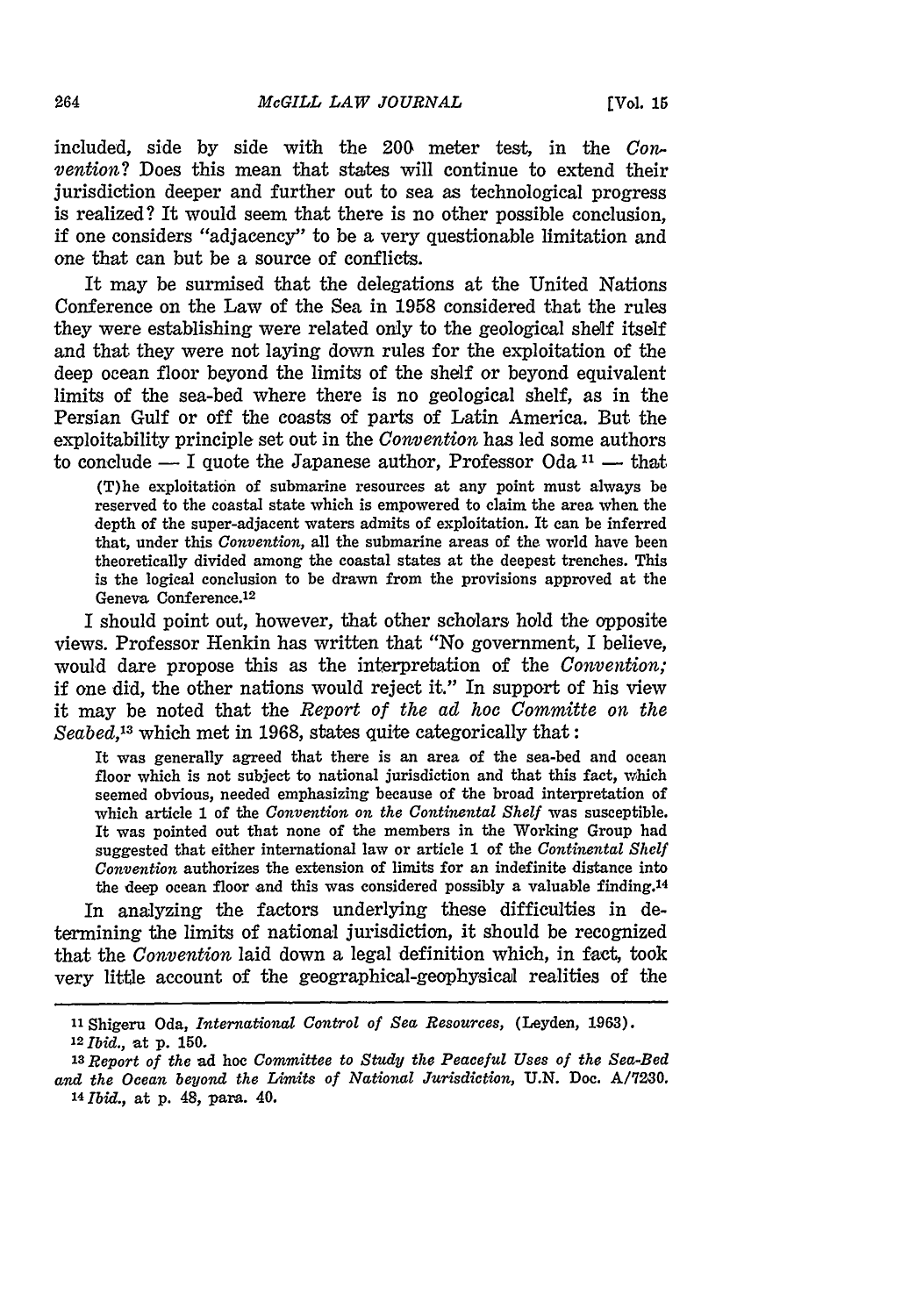### No. 2] EXPLORATION AND EXPLOITATION **OF OCEAN** FLOOR 265

oceanic submerged areas. The Economic and Technical Working Group of the United Nations ad hoc Committee on the Peaceful Uses of the Seabed and Ocean Floor **15 -** a Committe which was established by the United Nations General Assembly in 1967 – arrived at a number of definitions of a strictly geological and topographic character which point to the deficiencies of the legal definition of the *Convention.* The following are **a** few examples:

a) *Continental Shelf:* The area of the ocean floor between the mean low water line and that change in the inclination of the floor, from about one-eighth of one degree to more than three degrees, that marks the beginning of the continental slope which occurs at various depths, usually between **130** and 200 meters, but exceptionally as shallow as **50** meters or as deep as **500** meters. The width of the shelf ranges from less than one mile up to **800** miles. When the increase in slope is very gradual, the point of maximum rate of change of slope is considered to be the edge of the shelf.16

**b)** *Continental Slope:* The area of the ocean floor extending from the outer edge of the continental shelf to the abyssal ocean floor, usually from **10** to 20 miles wide. The inclination of the slope varies widely from as little as three degrees to over forty-five degrees. Geologically it marks the rather abrupt transition from continental or sialic crust to oceanic or simatic crust.17

**c)** *Continental Rise:* Apron of clastic sediments, wherever deep sea trenches are absent, that slopes gently oceanward from the base of the continental slope, usually in 2,000 to **5,000** meters of water.<sup>18</sup>

When these are taken together with the definitions of the abyssal depths, sea-mounts, banks and mid-ocean ridges, it can clearly be seen that, on the one hand, there exists a submerged region of the earth's crust which is a sort of natural underwater extension of the continents (shelf and slope and part of the rise) and, on the other, a second submerged region which is very different from continental formations. The first has been called "continental margin" and the second "oceanic basin". What I have just described in lay terms has thus been defined in more technical terms.

*Continental margin:* That region of the earth's crust where the continental sialic rocks are covered by the sea.<sup>19</sup>

*<sup>15</sup> Supra,* n. **13,** at **p.** 21 et *seq. '0 Ibid.,* **at p. 22. 17** *Id. 181 d.* **19** *Ibid.,* **at p. 23.**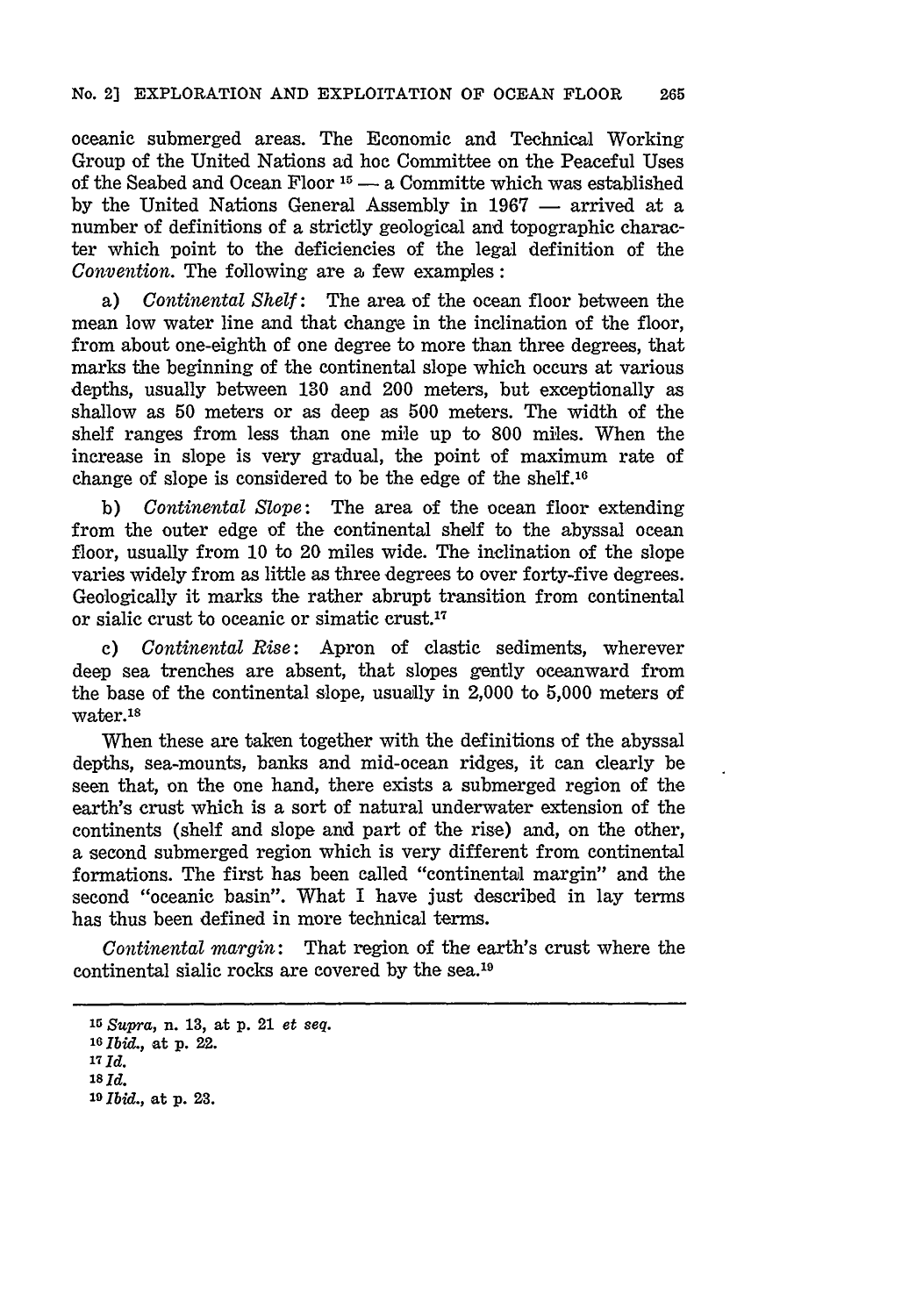*Oceanic basin:* That region of the earth's crust covered by water where the sialic rocks are thin or completely absent and underlain by simatic rocks.<sup>20</sup>

It was the Canadian contention in the United Nations General Assembly debates in 1967 that the rules or criterion used to limit coastal jurisdiction should be based, at least in part, on these fundamental concepts. It seems to us that the geographic reality **of** the continental margin provides a helpful basis upon which to clarify existing international law and develop a firm criterion  $-$  although not necessarily an exclusive one  $-$  for determining the limits of national jurisdiction over the continental shelf. I should point out that even prior to the First United Nations Conference on the Law of the Sea in 1958, the Canadian view, as expressed in an official publication, was that:

**(P)** recision would not be forfeit.., if the boundary of the shelf were its actual edge. Where the actual edge might be ill-defined or where there is no shelf in a geographical sense, the boundary might be set at such a depth as might satisfy foreseeable practical prospects of exploitation of the natural resources of the sea-bed adjacent to a particular state.21

#### *B. Other Articles of the* CONVENTION

Bearing in mind this analysis of article 1, a further insight into the underlying principles of the *Convention* can be gained from articles 2, **3,** 4, 5 and **7** of the *Convention.* This will assist us in determining the precise nature of the rights enjoyed by coastal states over the rather imprecise area I have just described.

Article 2 states that "the coastal state exercises over the continental shelf sovereign rights" and not sovereignty, "for the purpose of exploring it and exploiting its natural resources" and, these are my words, for no other purpose. If one continues the reading of these articles, it will be seen that these "sovereign rights" are exclusive, in the sense that no other state may undertake these activities without the express consent of the coastal state; that these rights do not depend on occupation or any express proclamation; that the rights to be enjoyed do not affect the legal status of the superjacent waters as high seas or that of the airspace above these waters; that the enjoyment of these rights may not impede the laying or maintenance of submarine cables or pipelines on the shelf; and finally that exploitation must not result in any unjustifiable interference with navigation, fishing, conservation of the living

**20** *Id.*

**<sup>21 (,1959), 10</sup>** External Affairs 21, rep. in Castel, *International Law,* (Toronto, **1965),** at p. 362.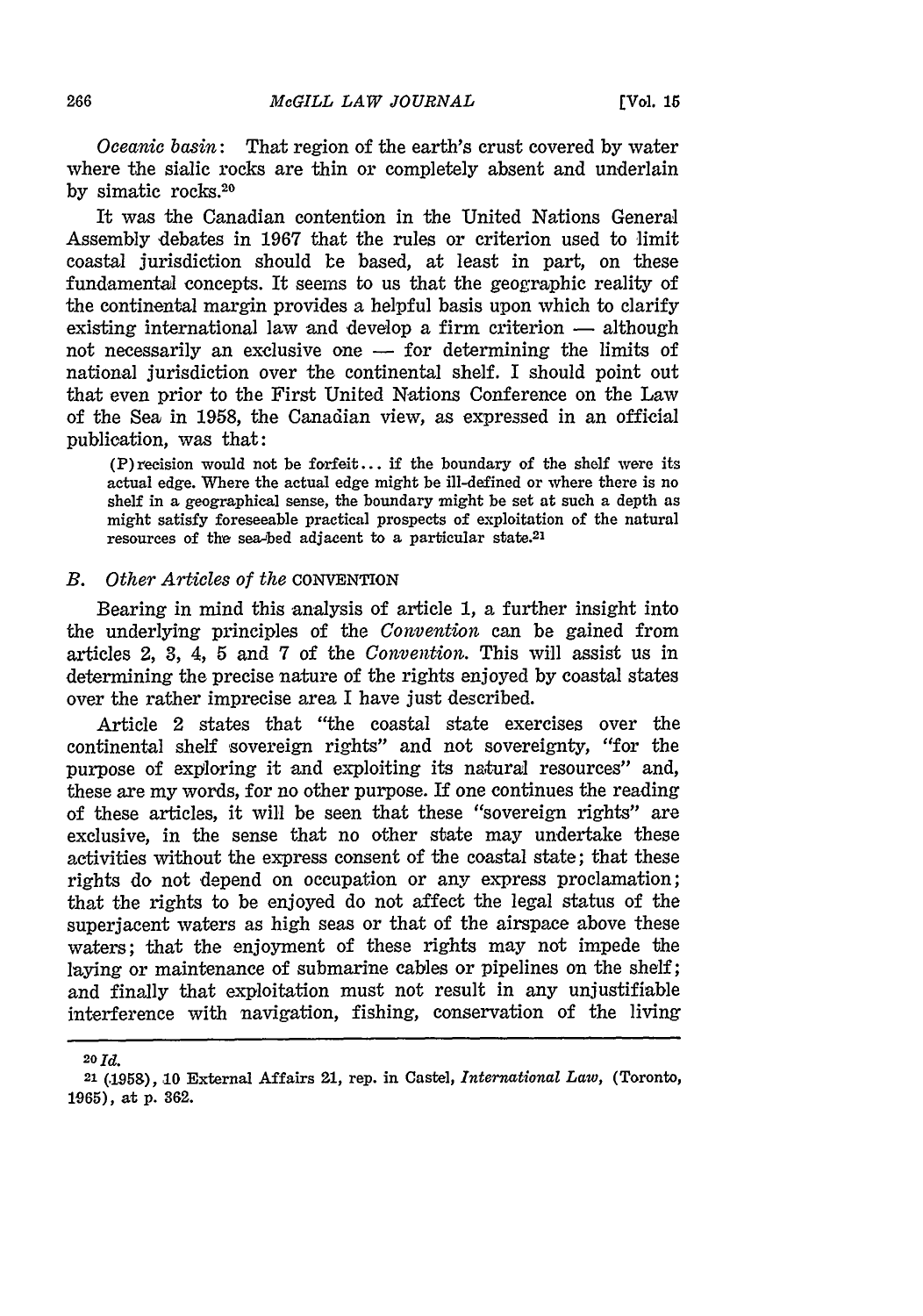resources even though installations, safety zones and other devices are permitted in order to allow proper exploration and exploitation.

What would seem to emerge from this list of rights is that they are limited in nature and that they are not to interfere with any right previously enjoyed by other states, whether over the waters themselves or on the very bottom, as in the case of pipelines and cables.

One of the major difficulties encountered in interpreting the *Convention* has been the determination of the precise nature of the rights which are said to be sovereign and exclusive but are not equivalent to what traditionally arose from effective occupation, that is, ownership. There have been differences of view over the interpretation to be given to those types of living organisms belonging to sedentary species which are considered to be, for the purpose of exploitation, a part of the continental shelf. It has also been argued - although the argument is strained - that one of the possible effects of the concept of limited sovereign rights is that jurisdiction over the shelf does not extend to the freedom to install structures or devices which are unrelated to the "exploration and exploitation of the natural resources" of the shelf, for example, military installations. But it is already well known that continental shelves are being used for that purpose, even though the nature and extent of these activities are well-guarded secrets. It can easily be seen that states are not likely to ignore their security requirements simply because the *Convention* is silent or unclear on the subject.

The exploitation of the resources of the sea-bed gives rise to another difficulty. There is bound to be a very large increase of activities on the shelf in the next few decades. Unless the law is made clearer, there is a danger that the economic benefits derived from the shelf resources will be of such a scope as to contribute substantially to the erosion of the legal basis for the free use of the high seas. When oil platforms are so numerous in one area as to impede normal navigation and fishing, the tendency may very well be to reroute ships and displace fishermen. In the Gulf of Mexico, ways and means have so far been found to develop conflicting activities in harmony. But the question is: Will this be possible or economically feasible everywhere? Is it too pessimistic a view to forecast that sooner or later coastal states which at present enjoy only limited sovereign rights over their continental shelves may end up, through some sort of prescriptive use, by claiming not only the ownership of the sea-bed and subsoil but full sovereignty over the superjacent waters as well, as is now the case for the territorial sea? Already, a number of Latin American States have adopted this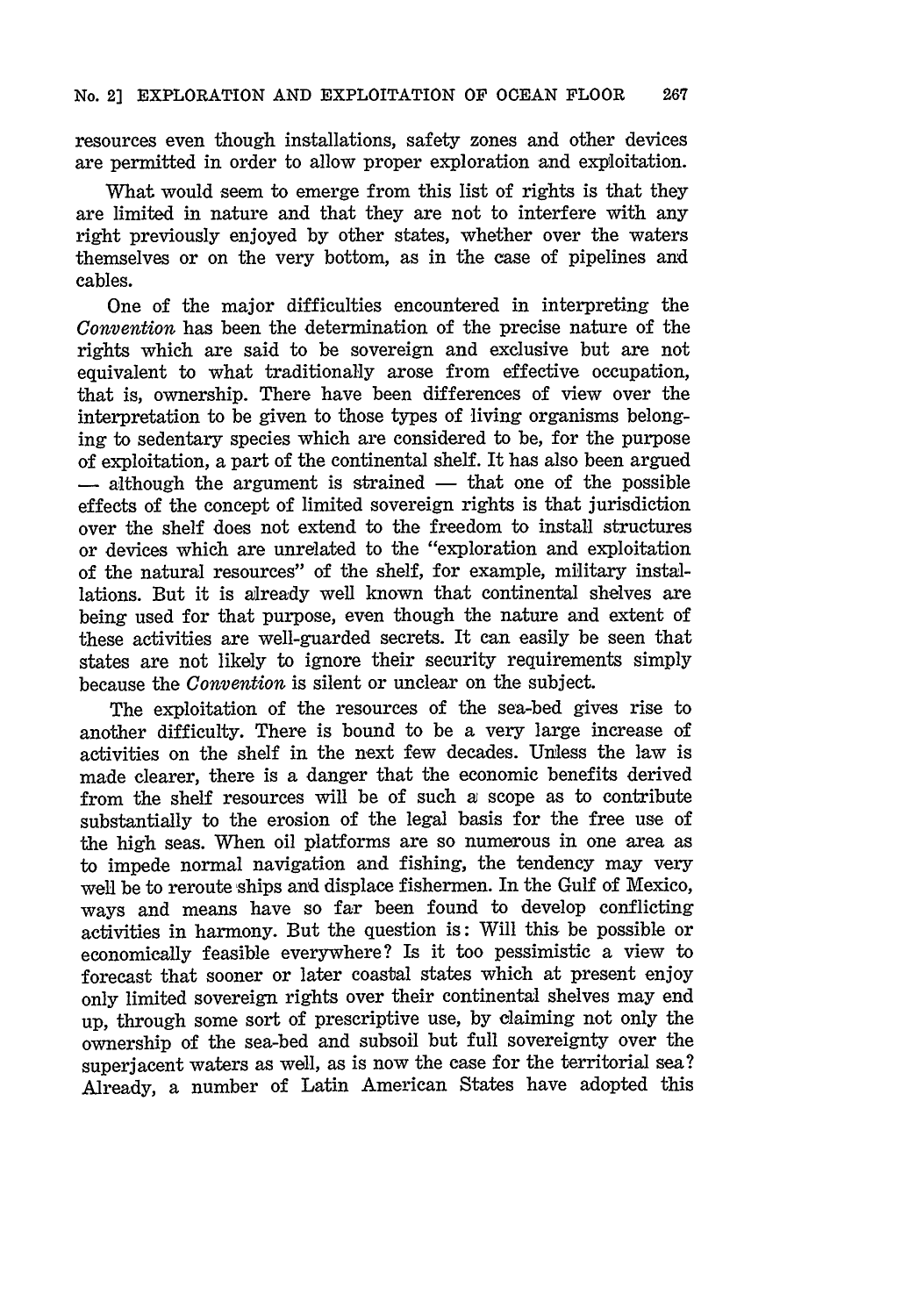position. In view of such developments in state practice, it is somewhat paradoxical to note that those provisions of the *Convention* they are found in Article  $5 -$  which allow the coastal state to erect "safety zones" around the installations and devices used for exploring or exploiting the continental shelf, do not appear to be adequate, from the legal standpoint, to allow coastal states to exercise that degree of jurisdiction and control in the area which is necessary to protect their sovereign rights over exploitation of the resources of the shelf.

In surveying the underlying principles of the Geneva *Convention,* reference must also be made to article 6 which provides for the delimitation of the continental shelf as between two states whose coasts are adjacent to or opposite each other. These rules are important not only from a bilateral point of view, for example, as between Canada and France and Canada and the United States, but also because they represent the only firm limitation to coastal states' jurisdiction.

Article 6 provides that in the absence of agreement and unless another boundary is justified by special circumstances, the boundary between the shelves opposite or adjacent to two states is to be determined by application of the principle of the median or equidistance line. If, therefore, the exploitability test of Article 1 is not sufficient to limit the jurisdiction of the coastal state, eventually it is the equidistance line drawn somewhere in the midst of the ocean which so limits that jurisdiction. Charts have been published showing the result of such a concept. Such a division of the oceans would not only be inequitable; it would certainly also give rise to a new type of territorial conflict as well as to a colonialistic race to capture new resources in distant regions.

In brief, Article 6 is a confusing and, it is submitted, poorly drafted article which is already the subject of an international dispute before the International Court of Justice.<sup>22</sup> I will discuss some of the difficulties arising from this article when I later turn to bilateral issues relating to the sea-bed which concern Canada.

The conclusion can be drawn from this discussion that the Geneva *Convention on the Continental Shelf* is not fully satisfactory. It is, however, the best that could be developed by legal experts working in the International Law Commission, who were severely handicapped by a lack of international practice to guide them and by the limited

<sup>22</sup>*North Sea Continental Shelf Dispute,* two disputes involving Danemark and the Federal Republic of Germany on the one hand and the Netherlands and the Federal Republic of Germany, on the other; see *infra,* p. 277.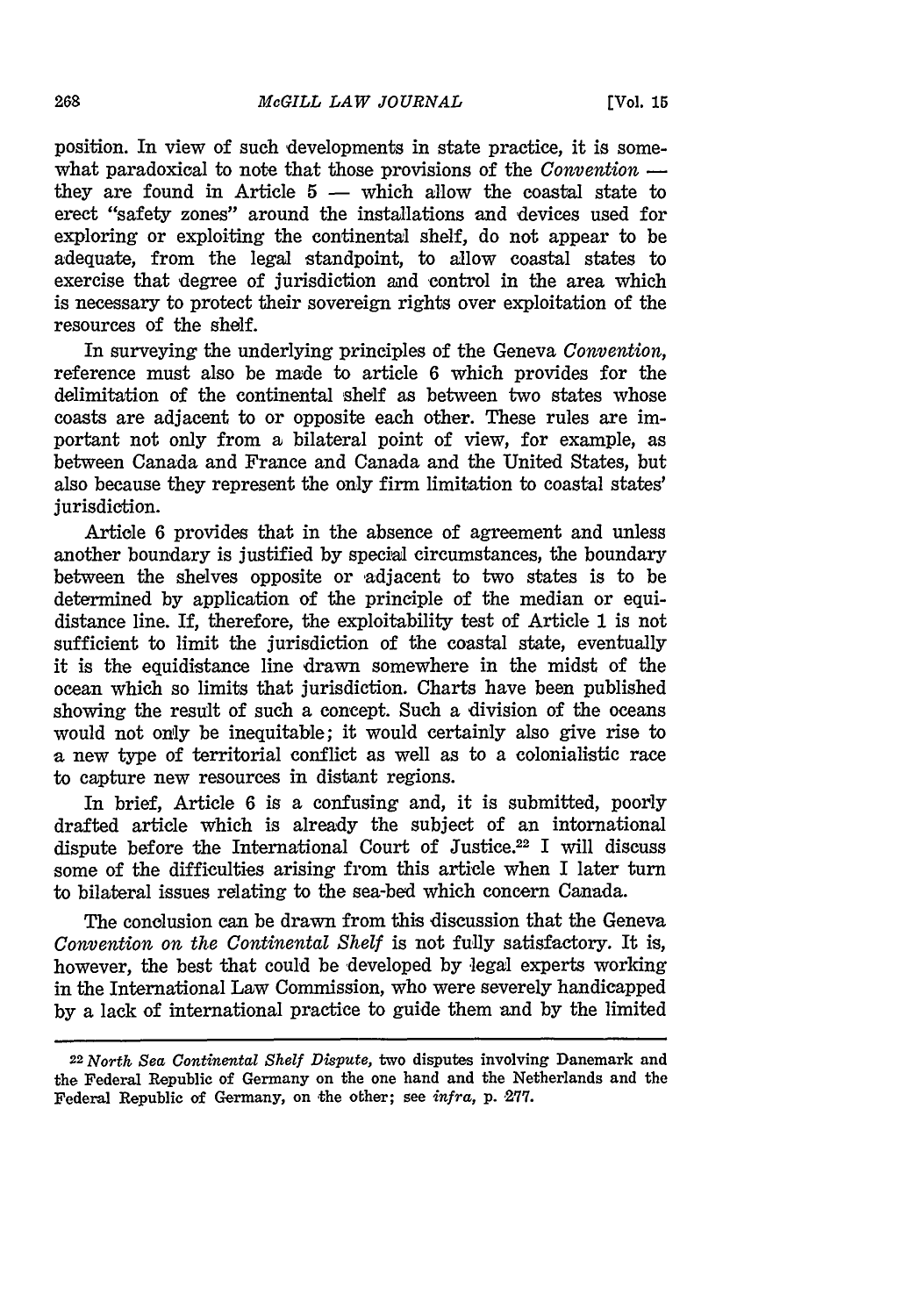state of technical information available to them. The *Convention* remains the only international instrument applicable on a world-wide scalle. There is no question but that, weaknesses notwithstanding, it embodies a large number of essential rules which, in any event, will have to remain an integral part of whatever new law is developed. For reasons which I will discuss later, it is most difficult to offer workable alternatives and the *Convention* must be regarded as a remarkable achievement even if it turns out to be regarded, some years hence, as only a good first try.

### *C. Related Legal Aspects*

Throughout the previous discussion of the Geneva *Convention,* I have referred to a number of legal rights or rules, traditional or otherwise, which have an important bearing on the question of jurisdiction over sea-bed resources. Before discussing present trends, I wish to give a brief enumeration of these rules because it would be futile to elaborate new constructions without having these in mind.

There are first of all the traditional freedoms of the high seas:

- **1)** freedom of navigation;
- 2) freedom of fishing;
- **3)** freedom to lay submarine cables and pipelines; and
- 4) freedom to fly over the high seas.

Another freedom which has perhaps a lesser status, is the freedom to undertake scientific research on the high seas.

After enumerating the four freedoms mentioned previously, Article 2 of the 1958 Geneva *Convention on the High Seas*<sup>23</sup> provides an additional rule:

These freedoms, and others which are recognized by the general principles of international law, shall be exercized by all states with reasonable regard to the interests of other states in their exercize of the freedom of the high seas.

This is a most important concept to retain and apply.

There is also the question of the prevention of pollution and other hazardous and harmful effects from any activity on the high seas. At the current session of the General Assembly, the Icelandic Government, along with Canada and a number of other states, has proposed that immediate steps be taken by the United Nations to study and deal with the threat to the marine environment and its living resources as a result of the exploration and exploitation of the sea-bed.

**<sup>23</sup>** U.N. Doc. A/Conf. **131/53** and Corr. 1.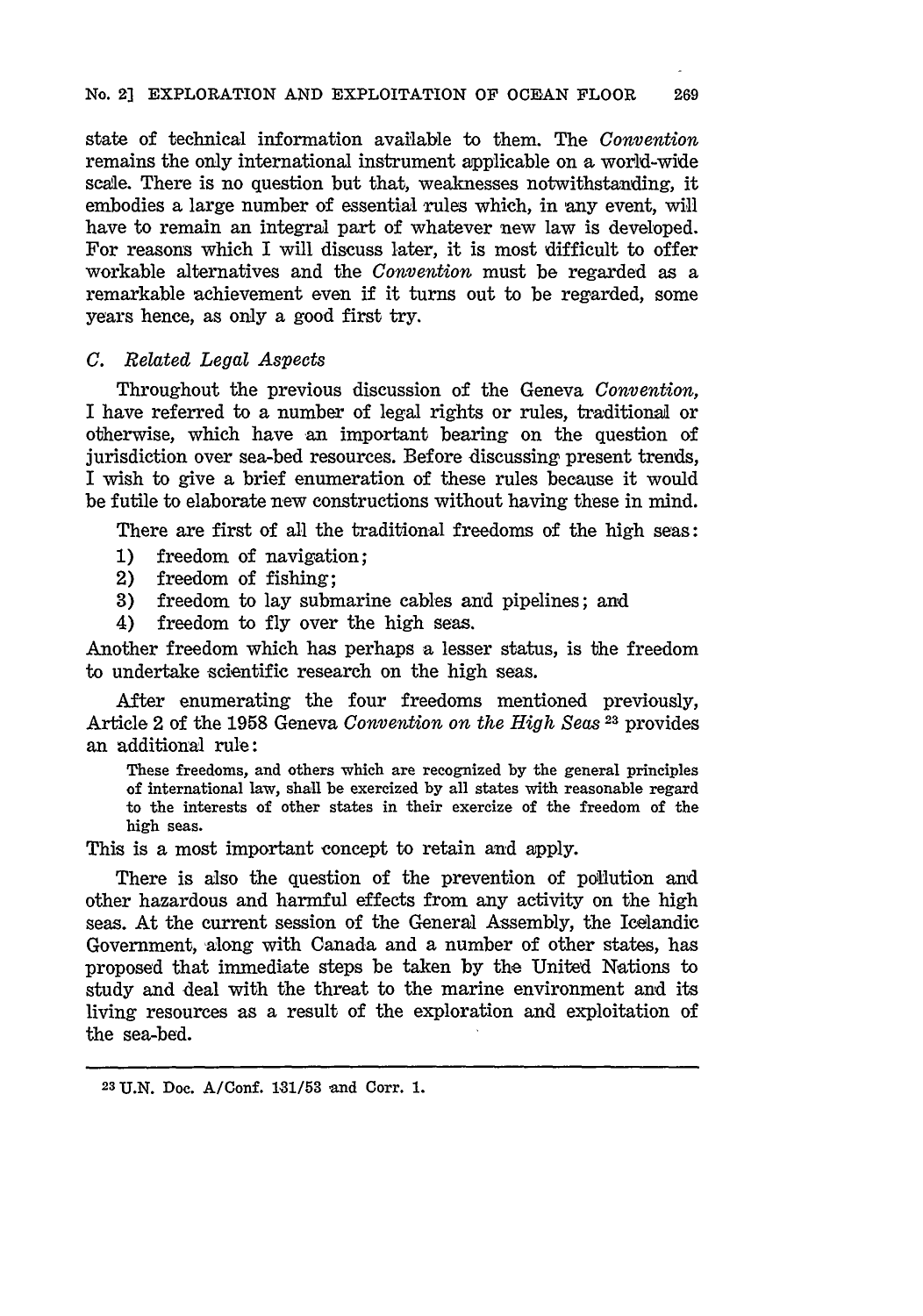A more political aspect but one with important legal consequences is that of the use of the sea-bed and ocean floor for peaceful purposes only. This of course refers to disarmament and arms control measures. One of the main problems to be faced here is how far the Great Powers are willing to go in setting limitations on the military uses of the sea-bed which are not imposed on the super-adjacent high seas. It is likely that the answer to this question will only be known after patient negotiations in the Eighteen-Nation Disarmament Conference in Geneva.

There is also the concept embodied in Article 6 of the 1958 *Fisheries Convention 24* which recognizes that : "A coastal state has a special interest in the maintenance of the productivity of the living resources in any area of the high seas adjacent to its territorial sea". This special interest should also be recognized in respect of *al* resources and all activities in areas adjacent to a state's coasts. Fish do not respect territorial sea limits, nor do mineral veins or oil pools. From a security point of view, this special interest should be even more evident. In fact, the concepts underlying the *Convention on the Continental Shelf,* and in particular the concepts of adjacency, seem to be rooted in the notion of the special interests of the coastal state.

### **III.** Alternative Regimes

There would now appear to be two more or less immediate requirements. In the first instance, the character of the definition of the continental shelf in the 1958 *Convention* has led the majority of writers and many states to call for a new definition of the limits of national jurisdiction. Second, once a new limit is established, the general feeling is that the time will have come to establish beyond those limits a new legal system, new legal rules which would establish that the resources of the deep ocean floor about to be made available to mankind through the rapid progress of technology can be developed and used for the benefit of mankind as a whole.

These two requirements are the conclusions which have been tentatively reached by a large number of countries after consideration of all theoretical alternatives. I shall attempt to review these alternatives in summarized fashion:

1) it would be theoretically possible to achieve a division of the sea-bed and ocean floor by agreement amongst all nations, coastal or landlocked. The difficulties of such a course of action should be obvious. It is simply not believed possible that such a consensus

**<sup>24</sup>**U.N. Doe. A/Conf. **13/38,** A/Conf. 1S/L. 54, April **28, 1958.**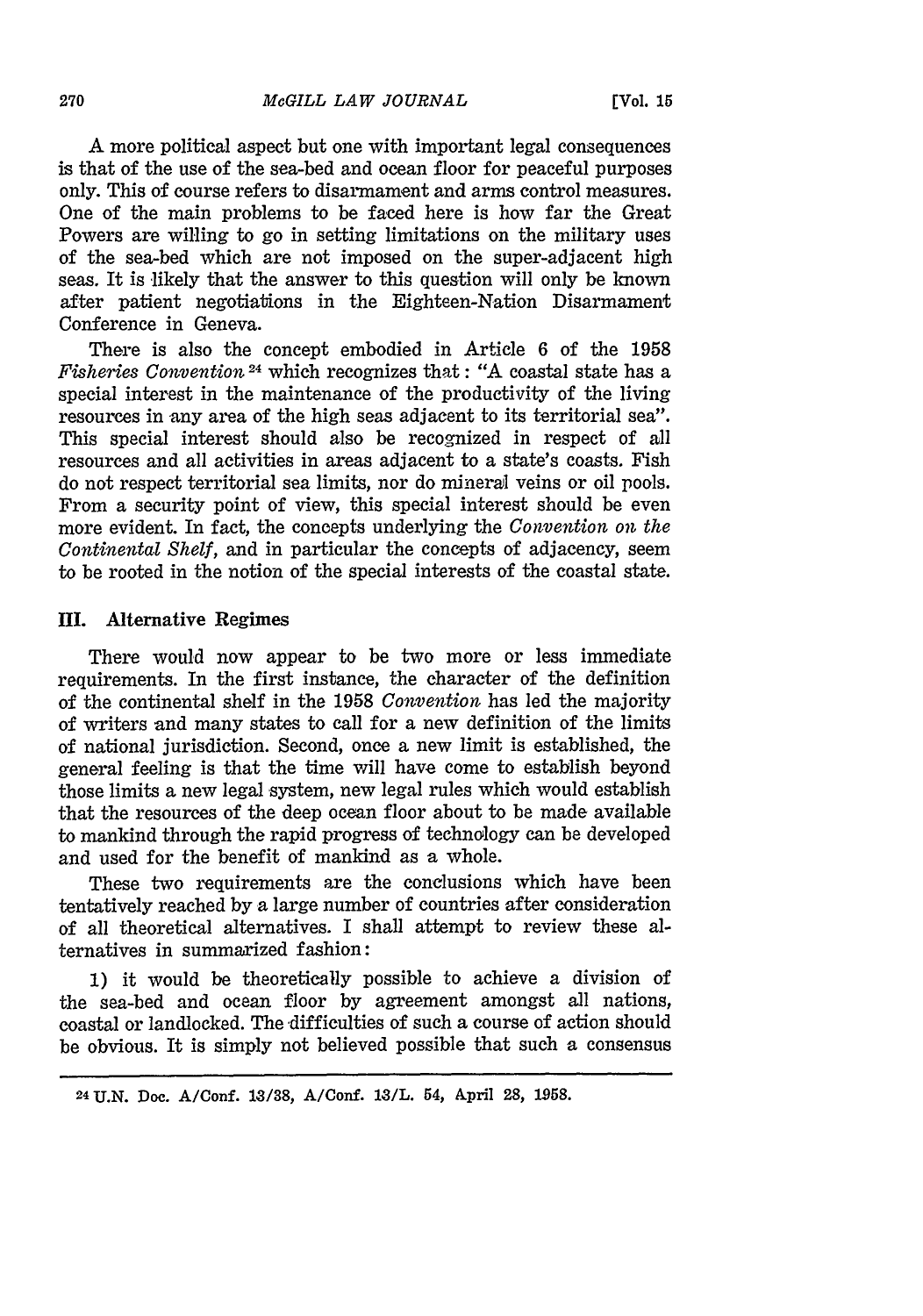could be reached because of the innumerable technical problems which would arise and because of the political conflicts which would automatically come to the surface.

2) coastal states could extend their jurisdiction over the subsoil underlying the oceans as far as technology progressively permits in accordance with the 1958 *Convention* up to the median line. As I have already indicated, it is the view of many that this is precisely the regime which the *Convention* creates. There seems little doubt that the result would be confrontations in the middle of the oceans leading to major sources of conflicts. Such a division of the oceans among coastal states would also result in excessively large portions of the sea-bed accruing to a single country, Portugal being an obvious example in the Atlantic; and the United States another in the Pacific, where their possession of certain tiny islands would influence the drawing of the median line in a very inequitable manner.

3) a further theoretical possibility would be to consider that beyond defined limits of national jurisdiction the sea-bed and ocean floor are *res nullius* and susceptible of occupation. This would obviously favour the technically-developed countries to the detriment of the less-developed ones. A new era of colonization, this time at the bottom of the sea, is practically unthinkable in political terms today.

4) a fourth theoretical possibility is to consider that beyond defined limits of national jurisdiction, governing principles should be adopted comparable to those contained in the two principal instruments dealing with outer space. One is called: "Declaration of Legal principles governing the activities of states in the exploration and use of outer space". The other is: "The treaty of principles governing the activities of states in the exploration and use of outer space, including the moon and other celestial bodies". Such an approach would involve freedom of exploration, scientific investigation and exploitation, subject to certain general rules but without national appropriation by claims of sovereignty, by use, occupation or other means. Suffice it to say that some of the principles used for outer space might with certain advantage be retained. There are also similar concepts embodied in the treaty on Antarctica. However, it would seem to me that the very proximity of the oceans, as opposed to that of celestial bodies, calls for the elaboration of a more complex and detailed set of rules. Man is more likely to progress faster on this planet than he will on others.

5) finally, some form of international control is possible, and perhaps this is the most attractive theory. It is certainly the one which has been most widely discussed and which might well come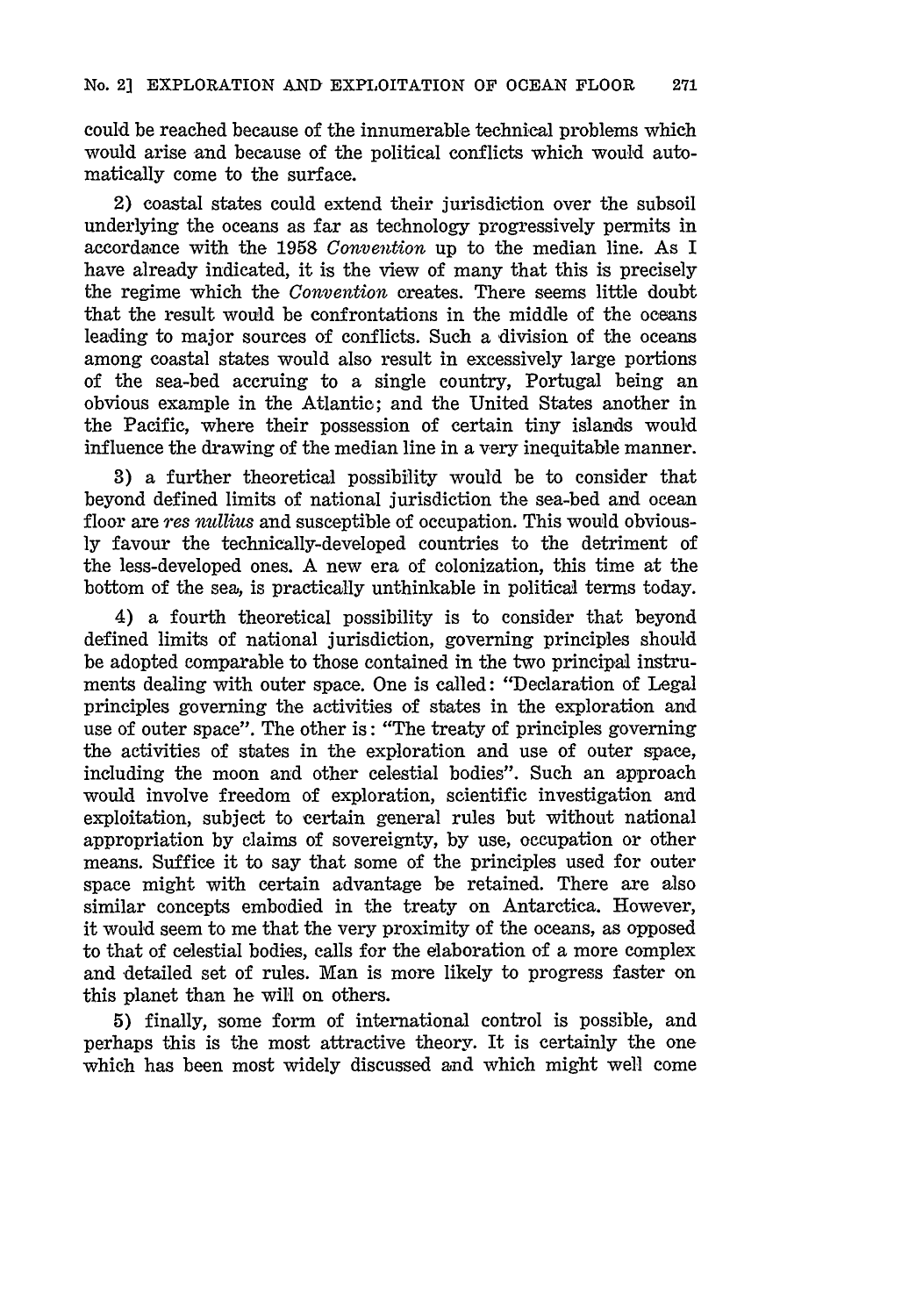in time to be adopted. It is of course susceptible of innumerable variations; but more on that later.

# **IV.** Present Situation and Prospects for the Future

The problem of jurisdiction over sea-bed resources has been the subject of numerous meetings of international jurists and technicians over the last two or three years and has been treated in a very large number of publications, notably in the United States. The contributions of these groups and of these individuals have been exceedingly helpful to those of us who are entrusted with the task of advising our respective governments on these issues. The most important development to take place in the course of the last year, however, was undoubtedly the introduction by the Delegation of Malta, of an item on the agenda of the 1967 General Assembly (XXII) calling for the "Examination of the question of the reservation exclusively for peaceful purposes of the sea-bed and the ocean floor, and the subsoil thereof, underlying the high seas beyond the limits of present national jurisdiction, and the use of their resources in the interest of mankind". This resulted in a Resolution by the General Assembly in December 1967 establishing an *ad hoe* committee of 35 members, including Canada, for the purpose of preparing a study which would include (and it will be noted that this was a relatively limited mandate): <sup>25</sup>

a) a *survey* of the past and present activities of the United Nations, the specialized agencies, the International Atomic Energy Agency and other intergovernmental bodies with regard to the sea-bed and the ocean floor, and of existing international agreements concerning these areas;

b) *an account* of the scientific, technical, economic, legal and other aspects of this item; and

c) *an indication* regarding practical means to promote international cooperation in the exploration, conservation and use of the sea-bed and the ocean floor, and the subsoil thereof, as contemplated in the title of the item, and of their resources.

The *ad hoc* committe was not asked to make recommendations: it was simply to make a survey of existing activities and agreements, to provide an account of all aspects of the problem and to give an indication regarding practical means to promote international cooperation in this field. Given these limitations, it can be said with certainty that the *ad hoc* committee, whose life has expired with

<sup>25</sup> Resolution 2340 (XXII) **of** December **18, 1967.**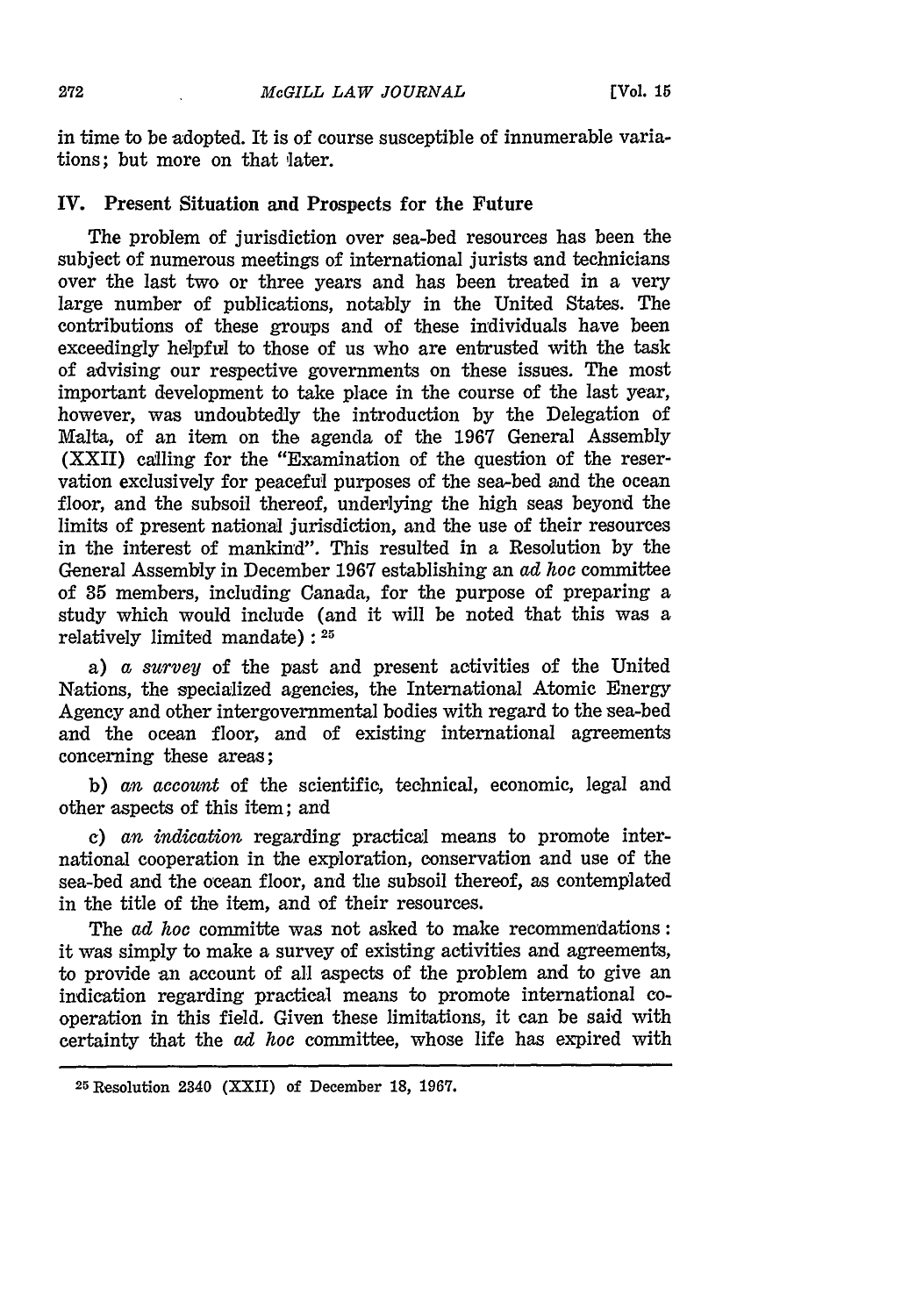the submission of its report, has worked well and has accomplished an extremely important task in spite of the difficulties it had to face. The report of the Technical and Economic Working Group of the Committee 26 was perhaps its most notable achievement. It gives a sober view of the geographical and economic realities of the present situation and of the state of man's knowledge of the oceans and its floor, and lawyers and politicians would be well advised to digest its contents. The report of the Legal Working Group<sup>27</sup> was, as expected, the most difficult to prepare. There are in point of fact very few principles in that report which were endorsed **by** all members. It is mostly a summary of the views held **by** the **35** members on all legal aspects of the problem. This is certainly not surprising when one considers that the adoption of any legal rule at this time might have irretrievably tied the hands of those supporting it. Canada, for one, was not prepared to go beyond the enunciation of certain general principles which are **by** themselves, as I will indicate later, of a far-reaching nature. The report of the *ad hoc* committee itself is also a compendium of views and it includes very little in the form of a consensus.

The First Committee of the General Assembly is at present studying this report and considering ways and means to pursue the task undertaken **by** the *ad hoc* committee. A resolution has already been introduced, and Canada is a co-sponsor, calling for the establishment of a new permanent committee with a somewhat modified mandate.

What are the main outstanding problems to be faced at this juncture? What are the basic issues facing the international community?

Perhaps the most pressing one is the re-definition of those areas which are to remain under national jurisdiction, a matter now covered **by** the Geneva *Convention.* Many new definitions have been proposed, starting with the depth criterion, 200 meters, **550** meters which certain authors claim to be closer to the geographical nature of the continental shelf, **1,000** meters, etc... Others have suggested a formula based on distance from the shore: this would probably please the eight Latin American countries now claiming 200 miles. Others yet have proposed a mixed depth-distance formula, for instance, 200 meters and/or **50** miles whichever is more beneficial to the coastal state.

*<sup>26</sup>Supra,* n. **15. 27** *Supra,* n. **13,** at **p.** 42.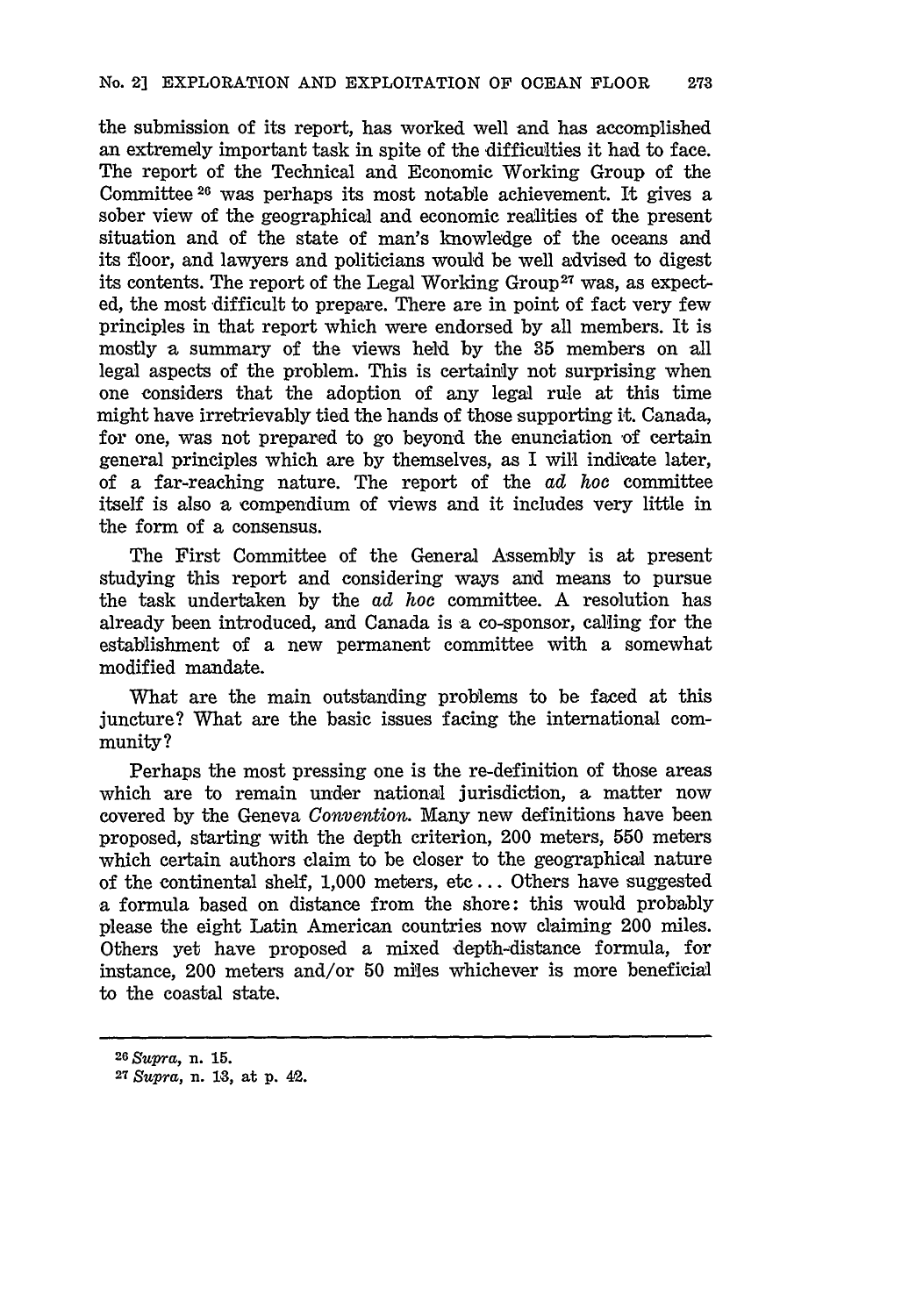The difficulty with these definitions is that they are not susceptible of universal application. While any one formula might **b** considered as satisfactory for a particular state or group of states, other states could not possibly rest satisfied with them. So far as Canada is concerned, a cursory look at the Canadian shelf, and I am referring here to the geological-geographical entity, gives a clear indication of the scope of the problem. The Grand Banks of Newfoundland, which are undoubtedly continental shelf and slope, extend for 300 miles and far exceed the depths envisaged. In many places, the foot of the slope would be found at around 3,500 meters. If one considers that the Flemish Cap is but a natural appendix of our shelf, the distance becomes 400 miles. Is Canada to accept a severe reduction of her continental margin and simply ignore the advantages which nature has bestowed upon her? Our continental margin has been roughly estimated to be equal in extent to 40 per cent of our land territory. We could probably afford to be generous but the question is how generous and by virtue of what criterion. Obviously the future economic progress of Canada is involved and so may be other interests such as security and fishing.

The Canadian delegation on the *ad hoc* committee has nevertheless taken the position that, irrespective of what may be permissible under existing customary international law  $-$  and, as I said before, it has been argued that, under existing international law, a coastal state can legally extend its jurisdiction as far as it can exploit subject only to the median line  $-$  the limits of national jurisdiction need to be clarified and related to more precise and firmer legal criteria. Canada is not about to claim the large chunk of ocean floor beyond the geographical shelf. However, although we have done some preliminary studies of the Canadian shelf, we are not yet in a position to lay down any rule as we do not yet know, at least in any precise way, what the over-all picture may be and what type of criteria would meet the widely different geographical circumstances of the rest of the world.

A second most important decision to reach is related to the legal regime which will prevail beyond the new limits of national jurisdiction, once these are established. Here again many theories have been advanced. I have already indicated that the one which at present seems to be the most attractive to many states, particularly the smaller ones, is the idea of international control. But such control poses both qualitative and quantitative problems. How detailed should such a new system be? Should it attempt to cover all exploration and exploitation activities in their minutest details, in a way similar to existing national legislation? Or should it just lay down some general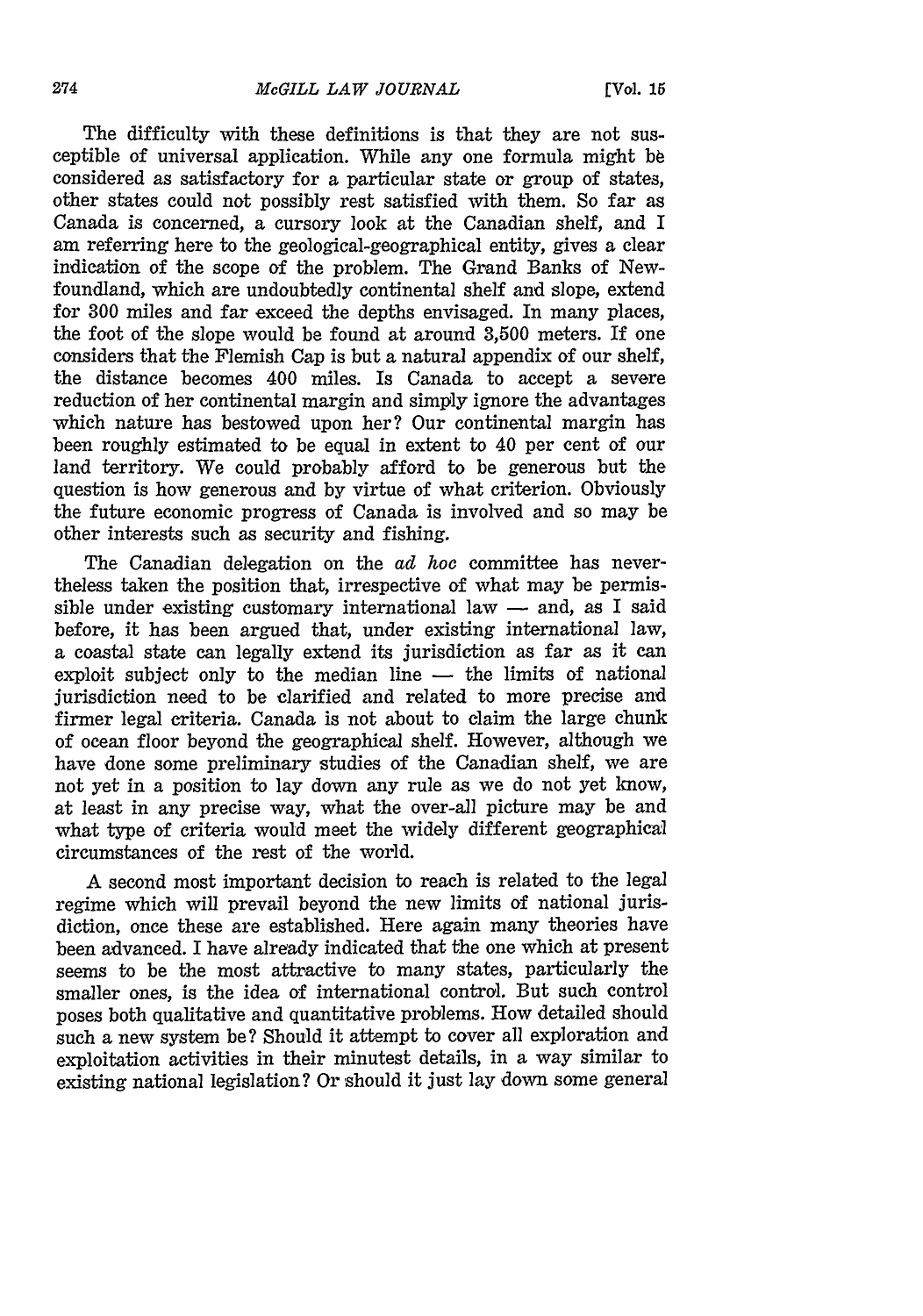rules of the road? It could also be simple registration machinery whereby the states undertaking activities on the sea-bed would simply be required to notify some international agency of their intentions and generally keep the world community informed. Or again it could imply the establishment of a new international agency with adequate powers to lease areas of the sea-bed, control all activities therein, collect fees, royalties and other revenues and hold a percentage of these for the developing countries. Could it also arbitrate as between the competing states?

It is much too early for anyone to take a definitive stand on these theoretical questions. The few "draft treaties" we have been able to study are far too idealistic and too far removed from the political, technological and economic facts of life to be more than interesting and perhaps useful background documentation. One should not forget that any new system, if it is to prove beneficial to mankind as a whole, will have to be a practical, workable proposition not only from the point of view of world politics but also from that of the private entrepreneurs who will undertake such activities on behalf of states. The huge amounts of capital expenditures required for the development of the presumably vast resources of the ocean floor will in all likelihood continue to originate with private industry. Without an adequate guarantee of a reasonable return, these funds will be diverted to other more profitable undertakings. I am not saying that the new regime should be fitted to all of the requirements of the mining and petroleum industries; I am only saying that they are the ones who will do the work and the new regime has to take this into account.

The basic problem is, therefore, to reconcile the more idealistic, humanitarian outlook of some, with the more pragmatic, mercantile approach of others. One cannot legislate in a vacuum.

At the last session of the ad *hoc* committee in Rio de Janeiro, a measure of consensus was reached on a series of principles which might serve as useful guidelines pending the elaborations of the new rules I have discussed. This list reads as follows:

**1)** There is an area of the sea-bed and ocean floor and the subsoil thereof, underlying the high seas, which lies beyond the limits of national jurisdiction (hereinafter described as "this area") **;**

2) Taking into account relevant dispositions of international law, there should be agreement on a precise boundary for this area;

**3)** There should be agreement, as soon as practicable, on an international regime governing the exploitation of resources of this area;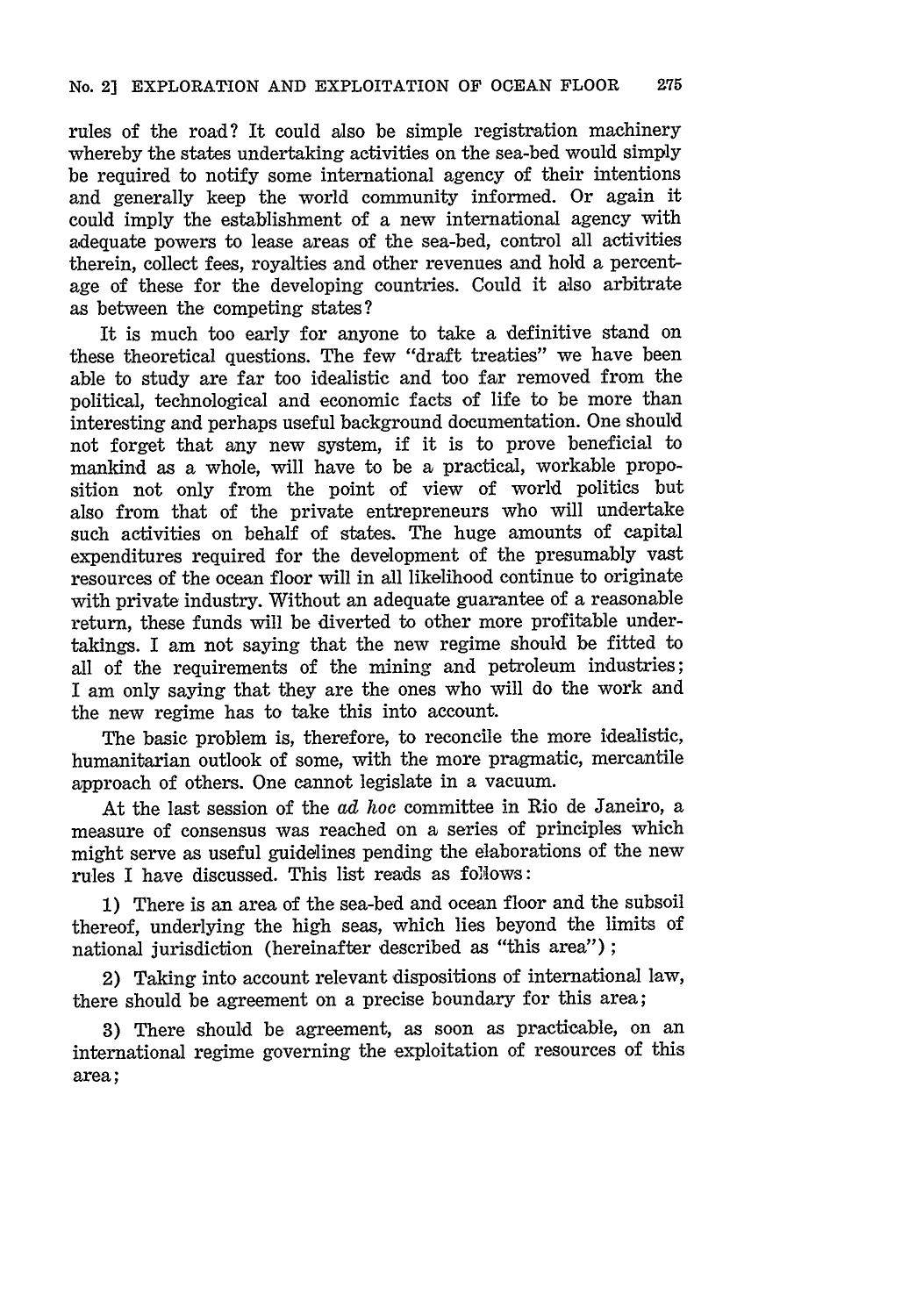4) No state may claim or exercise sovereign rights over any part of this area, and no part of it is subject to national appropriation by claim of sovereignty, by use or occupation, or by any other means;

5) Exploration and use of this area shall be carried on for the benefit and in the interests of all mankind, taking into account the special needs of the developing countries;

6) This area shall be reserved exclusively for peaceful purposes;

7) Activities in this area shall be conducted in accordance with international law, including the *Charter of the United Nations.* Activities in this area shall not infringe upon the freedoms of the *high..seas.28*

These few principles constitute in the Canadian Government's view a sound basis for the future development of international law in this context. It is interesting to observe, however, that neither these rules nor any other guiding principles seem likely to be approved at the current session of the General Assembly. A variety of draft resolutions containing guidelines were tabled, particularly by the Latin-American countries. There were also several proposals, submitted by Liberia, Malta, Cyprus, Tanzania and others, for a "freeze" in making claims beyond the limits of sea-bed jurisdiction as well as proposals of Kuwait, Venezuela and others for a study of the creation of new international machinery for the exploration and exploitation of the sea-bed. As at the present time none of these propositions have been adopted nor do they seem likely to be voted upon. The major difficulty is that, on the one hand, many coastal states are anxious to assert their interest in the matter by tabling formal proposals, often of a vague or conflicting character, and, on the other hand, many of the larger states are just not ready to take a position on these or any other concepts at the present time and until more is known about the whole problem and major international efforts made to investigate or clarify the various possibilities. Moreover, lurking in the wings of the halls where the discussions take place is the shadow of supranationalism, a shadow to which the Soviet Union and its supporters call attention and which obviously makes them uneasy and anxious to proceed very cautiously.

There are naturally other important issues which will have to be considered by the international community in the not too distant future. One cannot set up a new rule of law for the sea-bed and ocean floor without giving due consideration to its effects on the high seas in matters such as navigation, fishing, pollution, etc. There

*<sup>28</sup> Supra,* n. **18,** at p. **1.9.**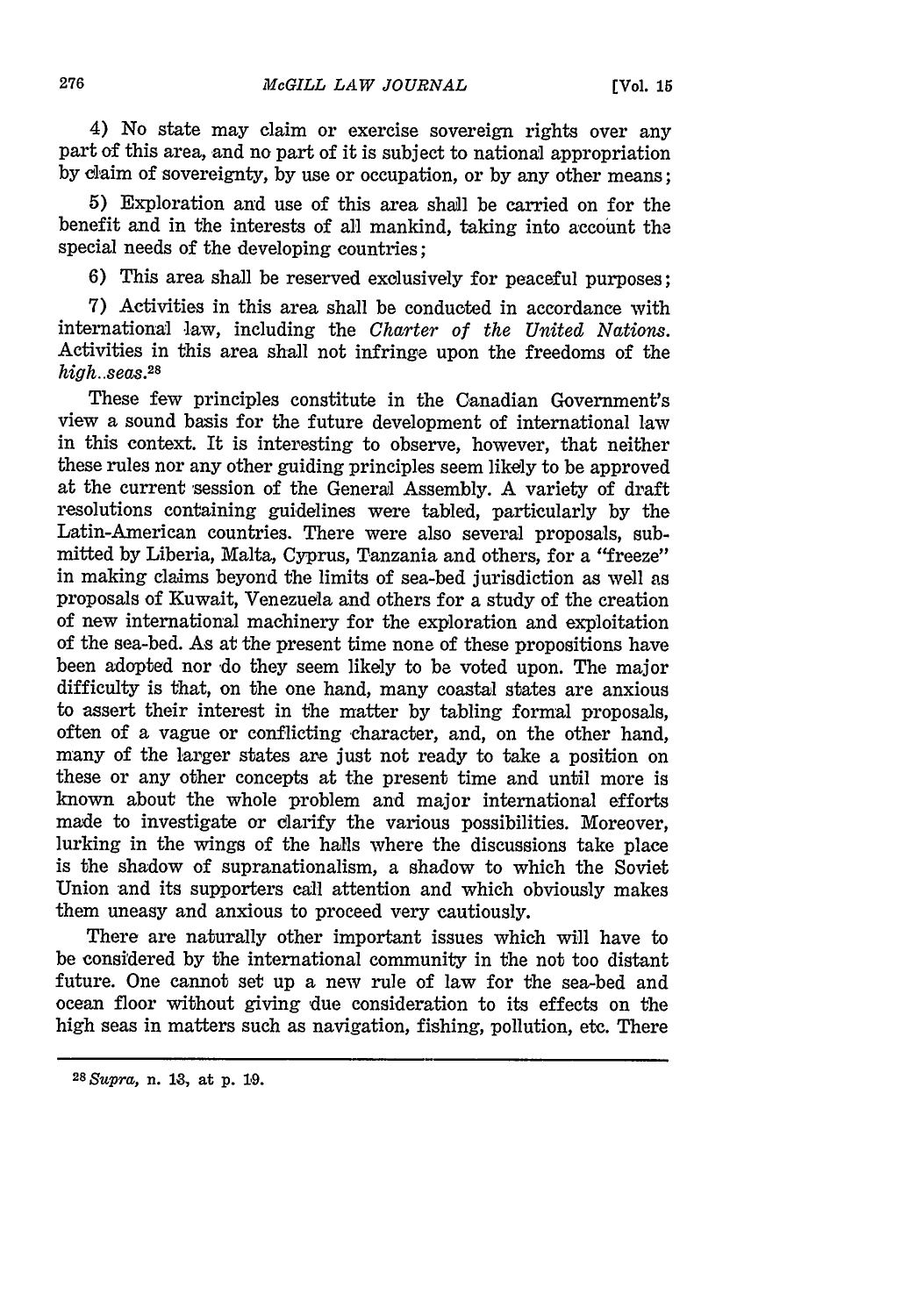is also the secondary problem of the coordination of all research and study in this field. This involves the participation of the Fisheries Committees of FAO, WMO, the Intregovernmental Oceanographic Commission of UNESCO, the IAEA and others as well. There is no doubt that the United Nations is making a major start in this direction. The Icelandic proposal on conservation and pollution and the United States' proposal of a Decade of Ocean Development will, if adopted, constitute important developments in the direction of a greater coordination of international efforts to preserve man's ocean environment and its living resources.

# V. Bilateral Problems

Before I conclude, I would like to draw your attention to a series of bilateral questions which have some bearing on the development of international law, but are more particularly of direct concern to Canada and to the United States as well.

There is now before the International Court of Justice in The Hague a case involving the demarcation of national limits of jurisdiction over a part of the North Sea Continental Shelf between the Federal Republic of Germany on the one hand and Denmark and The Netherlands on the other. The question that has been asked of the Court is: What is the applicable law?

This involves basically an interpretation of Article **6** of the Geneva *Convention on the Continental Shelf.* Germany has been arguing, first, that the line of equidistance was not a general rule of international law and that any delimitation should be based on equity. Lately, the Germans have added that in any event there exist "special circumstances" in the case at hand, and that a boundary line other than one based on the equidistance line is justified. The Dutch and the Danes have been relying mostly on the line of equidistance.

The importance of the impending decision of the Court for Canada can be seen in the fact that Canada is already engaged in negotiations with France in respect of the delimitation of the respective national jurisdictions over the continental shelf adjacent to the Islands of St. Pierre and Miquelon and that negotiations should soon be initiated with the United States in respect of those off-shore areas where our jurisdictions meet. Although I am not at liberty to discuss the substance of these negotiations, it is possible that the Court's decision will have an impact on them, irrespective of the fact that Canada has not yet ratified the 1958 *Convention.* If Canada is any example, it would seem that the ap-